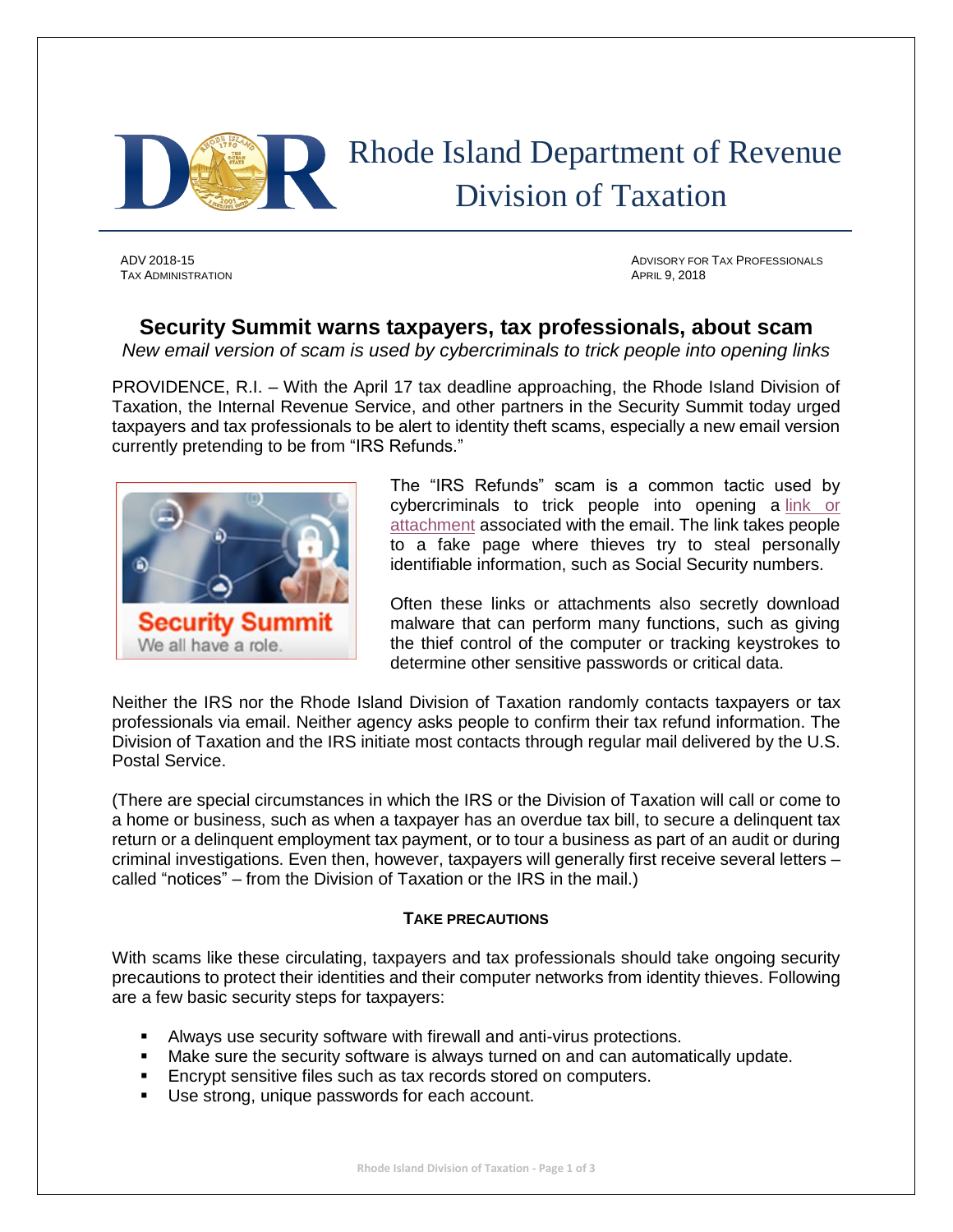- **EXT** Learn to recognize and avoid phishing emails, threatening calls and texts from thieves posing as legitimate organizations such as banks, credit card companies, and even the IRS or the Division of Taxation.
- Do not click on links or download attachments from unknown or suspicious emails.
- Protect personal data. Don't routinely carry Social Security cards, and make sure tax records are secure. Shop at reputable online retailers.
- **Treat personal information like cash; don't leave it lying around.**

*The latest email version of a scam may look like the image below:*



Following are a few basic security steps for tax professionals:

- Learn to recognize phishing emails, especially those pretending to be from the IRS, e-Services, a tax software provider, or cloud storage provider.
- Never open a link or any attachment from a suspicious email. Remember: Neither the IRS nor the Division of Taxation initiates initial contact with tax pros via email.
- Create a data security plan using IRS [Publication 4557,](https://www.irs.gov/pub/irs-pdf/p4557.pdf) "Safeguarding Taxpayer Data", and [Small Business Information Security –](https://nvlpubs.nist.gov/nistpubs/ir/2016/NIST.IR.7621r1.pdf) The Fundamentals, by the National Institute of Standards and Technology.
- **Review internal controls:** 
	- $\circ$  Install anti-malware/anti-virus security software on all devices (laptops, desktops, routers, tablets, and phones) and keep software set to automatically update.
	- $\circ$  Use strong and unique passwords of 10 or more mixed characters; passwordprotect all wireless devices; and use a phrase or words that are easily remembered and change passwords periodically.
	- o Encrypt all sensitive files/emails and use strong password protections.